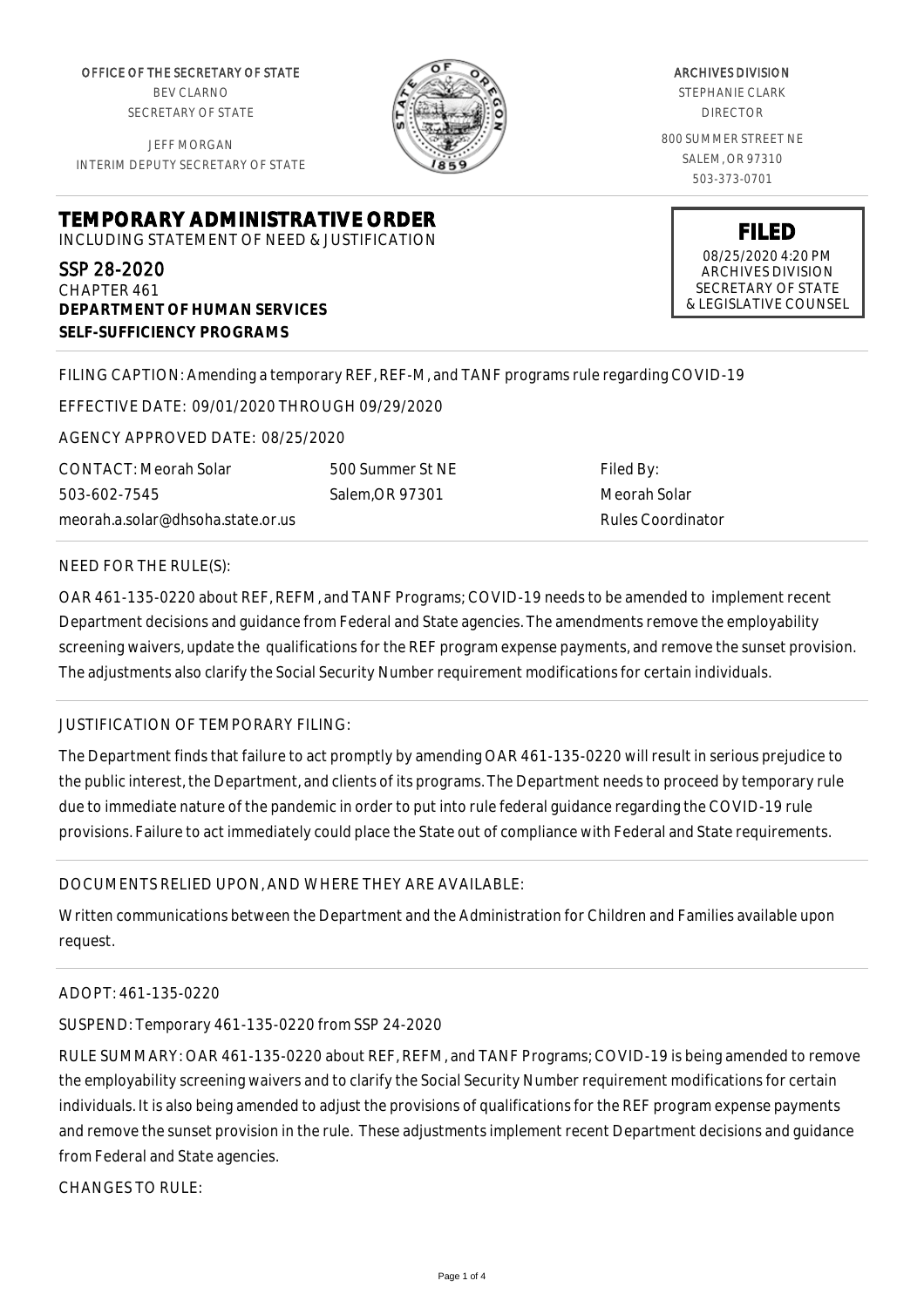461-135-0220

REF, REFM, and TANF Programs; COVID-19

The provisions in this rule apply to the REF, REFM, and TANF programs.¶

(1) The Department suspends the following rules or rule sections regarding the REF, REFM, or TANF programs:¶

(a) OAR 461-120-0340(4) and (5),¶

(b) OAR 461-130-0330(2) through (5),¶

(c) OAR 461-135-0070(1)(b),¶

(d) OAR 461-135-0085(3) through (5),¶

(e) OAR 461-135-0915(3) through (5), and¶

(f) OAR 461-160-0015(6) and (8).¶

(2) The Department amends the following rule sections regarding the REF, REFM, and TANF programs as

provided in this rule:¶

(a) OAR 461-115-0040(2),¶

(b) OAR 461-120-0210(5),¶

(c) OAR 461-135-0900(4), ¶

(d) OAR 461-135-0930(3) and (6),¶

(e) OAR 461-195-0501, and¶

(f) OAR 461-195-0621(4)(c).¶

(3) In addition to the methods listed under OAR 461-115-0040, the "filing date" may be established telephonically by the Department making record of:¶

(a) The name of the applicant, and their authorized representative (see OAR 461-115-0090) if one exists,¶

(b) The applicant's address,¶

(c) The applicant's request for REF, REFM, or TANF benefits,¶

(d) The applicant stating their full name as their signature, and¶

(e) The date the above occur. ¶

(4) Any individual may apply for REF, REFM, or TANF benefits using the Department approved "telephonic application" (see section (5) of this rule) and "narrated telephonic signature" (see section (6) of this rule) processes. An individual submitting a telephonic application must submit the application with a narrated telephonic signature.¶

(5) A telephonic application is accepted if the following requirements are met:  $\P$ 

(a) All questions on the application are answered.¶

(b) All information necessary to determine eligibility (see OAR 461-001-0000) and benefit amount is provided for each individual in the filing group (see OAR 461-110-0310). ¶

(c) The applicant or their authorized representative provides a narrated telephonic signature as defined in this rule. ¶

(6) A narrated telephonic signature is accepted for an application for REF, REFM, or TANF benefits if the following requirements are met:¶

(a) The "Your Rights and Responsibilities" form is reviewed and sent to the mailing address of the applicant.¶

(b) The following sections at the end of the application form are reviewed and sent to the mailing address of the applicant:¶

(A) "Information about cash benefits,"¶

(B) "Information about TANF program penalties,"¶

(C) "Information about all programs," and¶

(D) "Information about your rights and responsibilities." ¶

(c) The "Cooperating with Child Support Enforcement" form, is reviewed, including the good cause for non-

cooperation with Child Support section, and sent to the mailing address of the applicant.¶

(d) The "Your Rights and Responsibilities While in JOBS, JOBS Plus, and Refugee Employment Services" form is sent to the mailing address of the applicant.

(e) The applicant or their authorized representative affirms that they:¶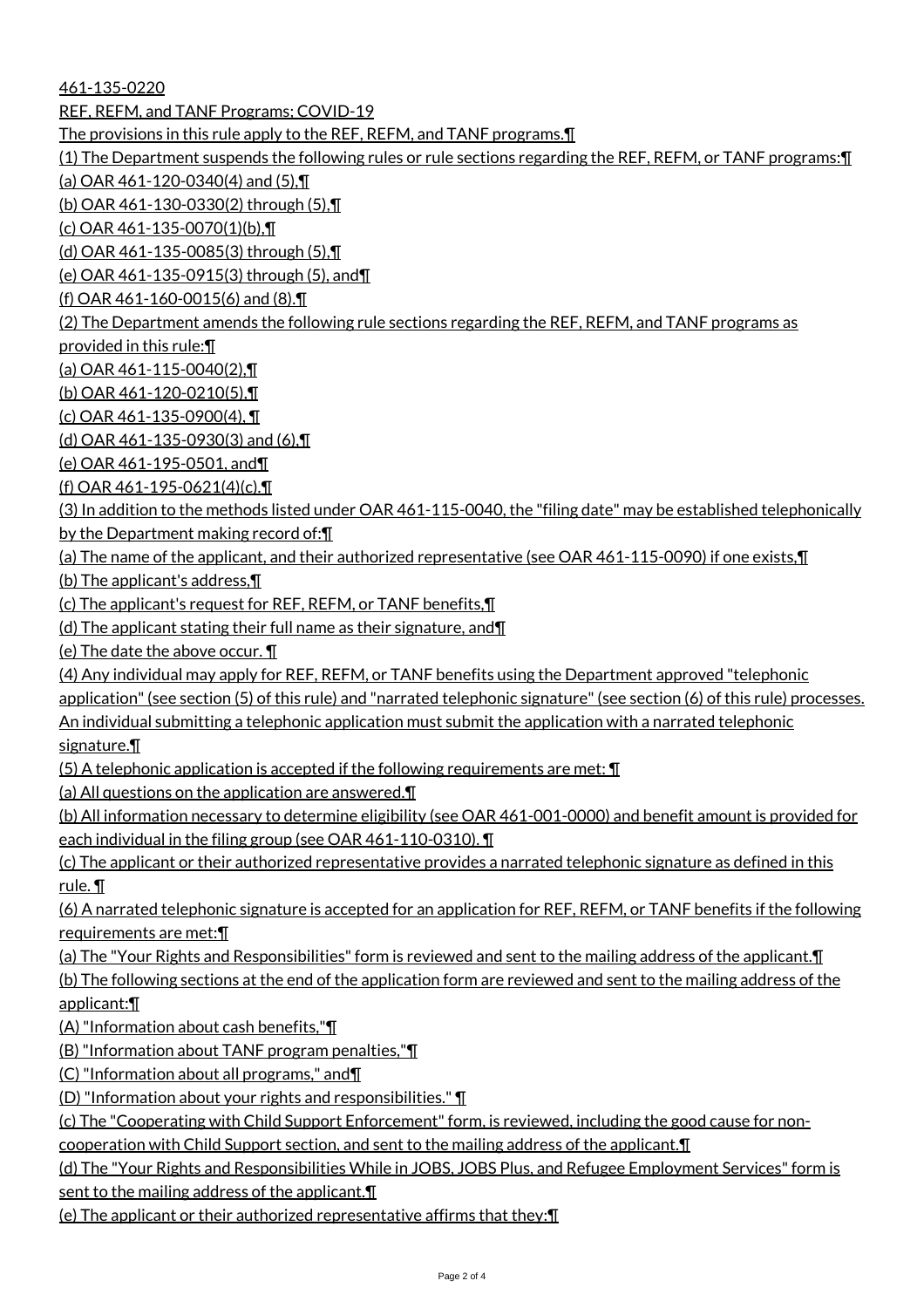(A) Have heard and understand their rights and responsibilities; ¶

(B) Agree to their rights and responsibilities;¶

(C) Have given true, correct, and complete information to the Department; and¶

(D) States their full name as their signature.¶

(f) The Department makes record of the narrated telephonic signature.¶

(7) The Department determines eligibility at least once every six months when:¶

(a) Telephonic application and narrated telephonic signature are used, or¶

(b) The requirement to provide or apply for an SSN is temporarily waived under section (9) of this rule. ¶

(8) Effective March 8, 2020, the Department suspends the following penalties and disqualifications:¶

(a) JOBS disqualification (see OAR 461-130-0330); ¶

(b) Child Support penalty (see OAR 461-120-0340); and¶

(c) Assessment, evaluation, and treatment disqualification (see OAR 461-135-0085).¶

(9) Notwithstanding the provisions listed under OAR 461-120-0210(5), if the Social Security Administration

Office is closed due to COVID-19 and does not offer an alternate process to receive an SSN, the Department shall

allow a delay in meeting the following requirements until no later than the end of the certification period (see OAR 461-001-0000):¶

(a) Provide an SSN if an applicant states they do not know it.¶

(b) Apply for an SSN if an applicant states they do not have one.¶

(10) In the REF, REFM, and TANF programs, the resource limit is:¶

(a) \$2,500 for a need group (see OAR 461-110-0630) with every caretaker relative (see OAR 461-001-0000)

serving an intentional program violation (see OAR 461-195-0601). ¶

(b) \$10,000 for new applicants and all other need groups (see OAR 461-110-0630).¶

(11) In the REF program, notwithstanding the provisions in OAR 461-190-0211(1)(d) and (8), the Department may authorize payments for housing, utilities, and other emergency expenses for individuals who are within 60 months

of being granted an eligible status as defined in OAR 461-120-0125(5). Eligibility for payments are subject to the following requirements:¶

(a) Individuals are not eligible for payments if they:¶

(A) Are currently enrolled in the Matching Grant program.¶

(B) Have received any other subsidized payment for the same expense for the same month.¶

(b) The income of the financial group (see OAR 461-110-0530) must have been negatively affected by COVID-19.¶

(c) The gross income of the financial group shall not exceed 250 percent of the federal poverty level as listed under OAR 461-155-0180. ¶

(d) The resource limit of the financial group is:¶

(A) \$2,500 for a need group (see OAR 461-110-0630) with every caretaker relative (see OAR 461-001-0000) serving an intentional program violation (see OAR 461-195-0601). ¶

(B) \$10,000 for new applicants and all other need groups (see OAR 461-110-0630).¶

(e) The sum of all assistance payments under this section must not exceed \$2,500 per filing group (see OAR 461- 110-0430). ¶

(f) Payments shall be made through partner agencies designated by the Department and are subject to availability of funding.¶

(12) The following provisions apply to individuals issued an immigration status listed under OAR 461-120-0125(5) between April 1, 2019 and January 31, 2020, who are determined eligible for the REF program.¶

(a) The eight-month program eligibility limit stated in OAR 461-135-0090(4), OAR 461-135-0930(3) and (6), and OAR 461-195-0621(4)(c) is extended to September 30, 2020.¶

(b) A filing group (see OAR 461-110-0430) that establishes a filing date (see OAR 461-115-0040) between May 1, 2020 and May 31, 2020, shall receive REF benefits for the month of April 2020 if: ¶

(A) All financial and non-financial eligibility requirements for REF are met for the month of April 2020; and ¶ (B) The filing group did not already receive REF benefits for April 2020.¶